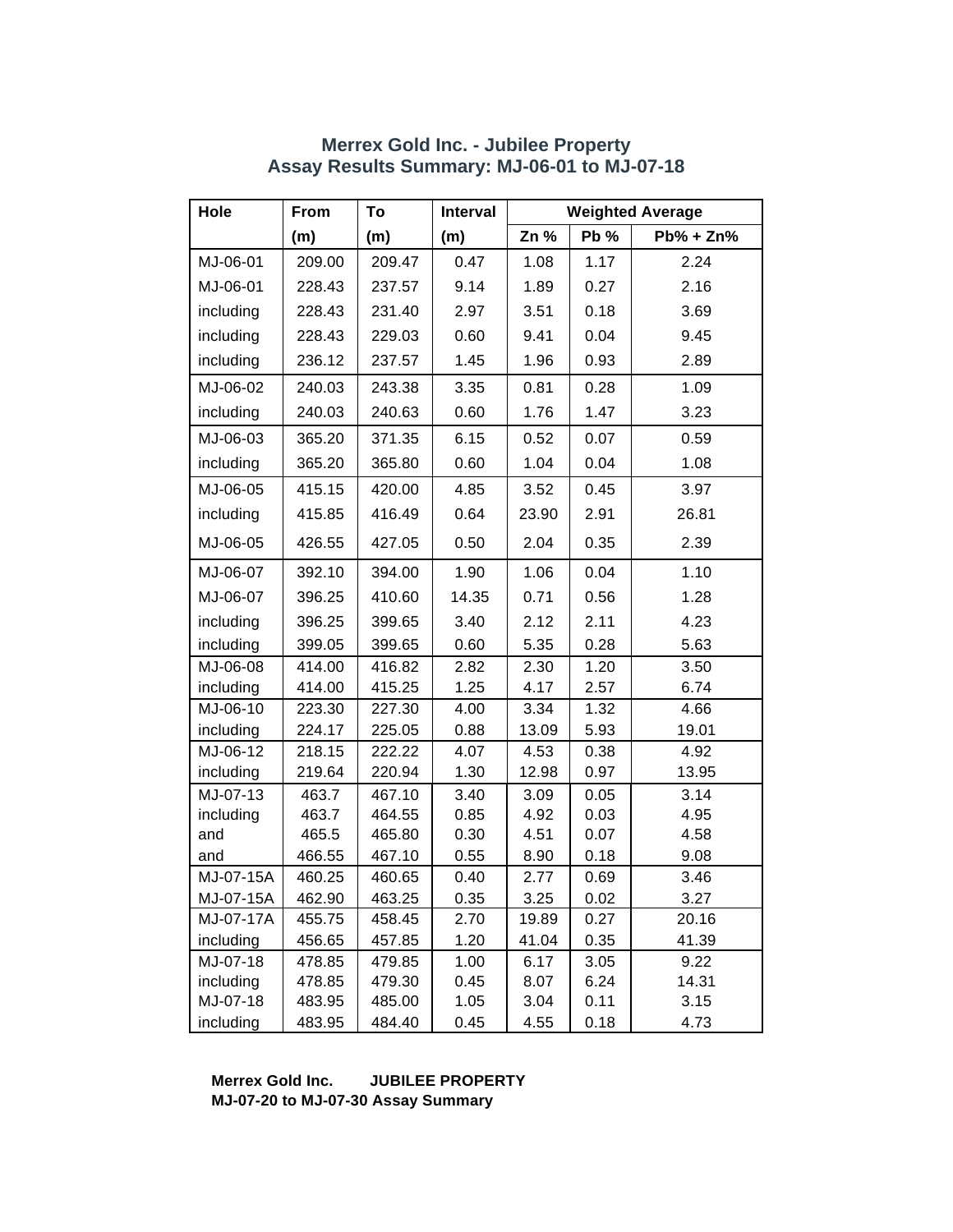| Hole      | From                  | Τo     | Interval              | <b>Weighted Average</b> |        |                 |  |
|-----------|-----------------------|--------|-----------------------|-------------------------|--------|-----------------|--|
|           | (m)                   | (m)    | (m)                   | Zn %                    | $Pb\%$ | $Pb\% +$<br>Zn% |  |
| MJ-07-20  | 487.40                | 491.65 | 4.25                  | 0.95                    | 0.11   | 1.07            |  |
| including | 487.40                | 488.70 | 1.30                  | 2.87                    | 0.28   | 3.15            |  |
| MJ-07-21  |                       |        | no significant assays |                         |        |                 |  |
| MJ-07-22  | 366.75                | 368.70 | 1.95                  | 0.79                    | 0.14   | 0.92            |  |
| including | 366.75                | 367.15 | 0.40                  | 2.12                    | 0.55   | 2.67            |  |
| MJ-07-23  | no significant assays |        |                       |                         |        |                 |  |
| MJ-07-24  | 380.80                | 390.40 | 9.60                  | 4.62                    | 0.69   | 5.30            |  |
| including | 383.65                | 387.80 | 4.15                  | 9.09                    | 1.16   | 10.25           |  |
| MJ-07-25  | 366.50                | 366.95 | 0.45                  | 0.85                    | 0.20   | 1.05            |  |
| MJ-07-26  | 388.10                | 397.00 | 8.90                  | 1.14                    | 0.25   | 1.39            |  |
| including | 388.10                | 388.52 | 0.42                  | 5.23                    | 0.70   | 5.93            |  |
| and       | 390.75                | 392.55 | 1.80                  | 1.21                    | 0.70   | 1.91            |  |
| MJ-07-27  | 372.33                | 374.62 | 2.29                  | 3.66                    | 0.13   | 3.79            |  |
| including | 372.33                | 373.56 | 1.23                  | 5.48                    | 0.19   | 5.67            |  |
| MJ-07-29  |                       |        | no significant assays |                         |        |                 |  |
| MJ-07-30  | 359.50                | 360.30 | 0.80                  | 0.97                    | 0.68   | 1.65            |  |
| MJ-07-30  | 363.10                | 363.30 | 0.20                  | 1.42                    | 0.06   | 1.47            |  |

## **Merrex Gold Inc. Jubilee Property**

## **MJ-07-33 to MJ-07-55A**

| Hole             | <b>From</b>              | To     | Interval | <b>Weighted Average</b> |        |                |  |  |  |
|------------------|--------------------------|--------|----------|-------------------------|--------|----------------|--|--|--|
|                  | (m)                      | (m)    | (m)      | Zn %                    | $Pb\%$ | $Zn% +$<br>Pb% |  |  |  |
|                  | <b>JUBILEE MAIN ZONE</b> |        |          |                         |        |                |  |  |  |
| MJ-07-54         | 420.75                   | 429.80 | 9.05     | 2.34                    | 0.54   | 2.88           |  |  |  |
| including        | 423.15                   | 426.50 | 3.35     | 4.41                    | 0.87   | 5.29           |  |  |  |
| MJ-07-<br>55A    | 406.40                   | 408.90 | 2.50     | 0.91                    | 0.05   | 0.95           |  |  |  |
| including        | 406.40                   | 407.10 | 0.70     | 1.65                    | 0.07   | 1.72           |  |  |  |
| and              | 408.40                   | 408.90 | 0.50     | 2.19                    | 0.12   | 2.31           |  |  |  |
| <b>ROAD ZONE</b> |                          |        |          |                         |        |                |  |  |  |
| MJ-07-33         | 9.00                     | 9.40   | 0.40     | 2.48                    | 0.01   | 2.49           |  |  |  |
| MJ-07-34         | 47.25                    | 48.00  | 0.75     | 0.59                    | 0.07   | 0.66           |  |  |  |
| MJ-07-35         | 57.70                    | 58.70  | 1.00     | 0.93                    | 0.20   | 1.13           |  |  |  |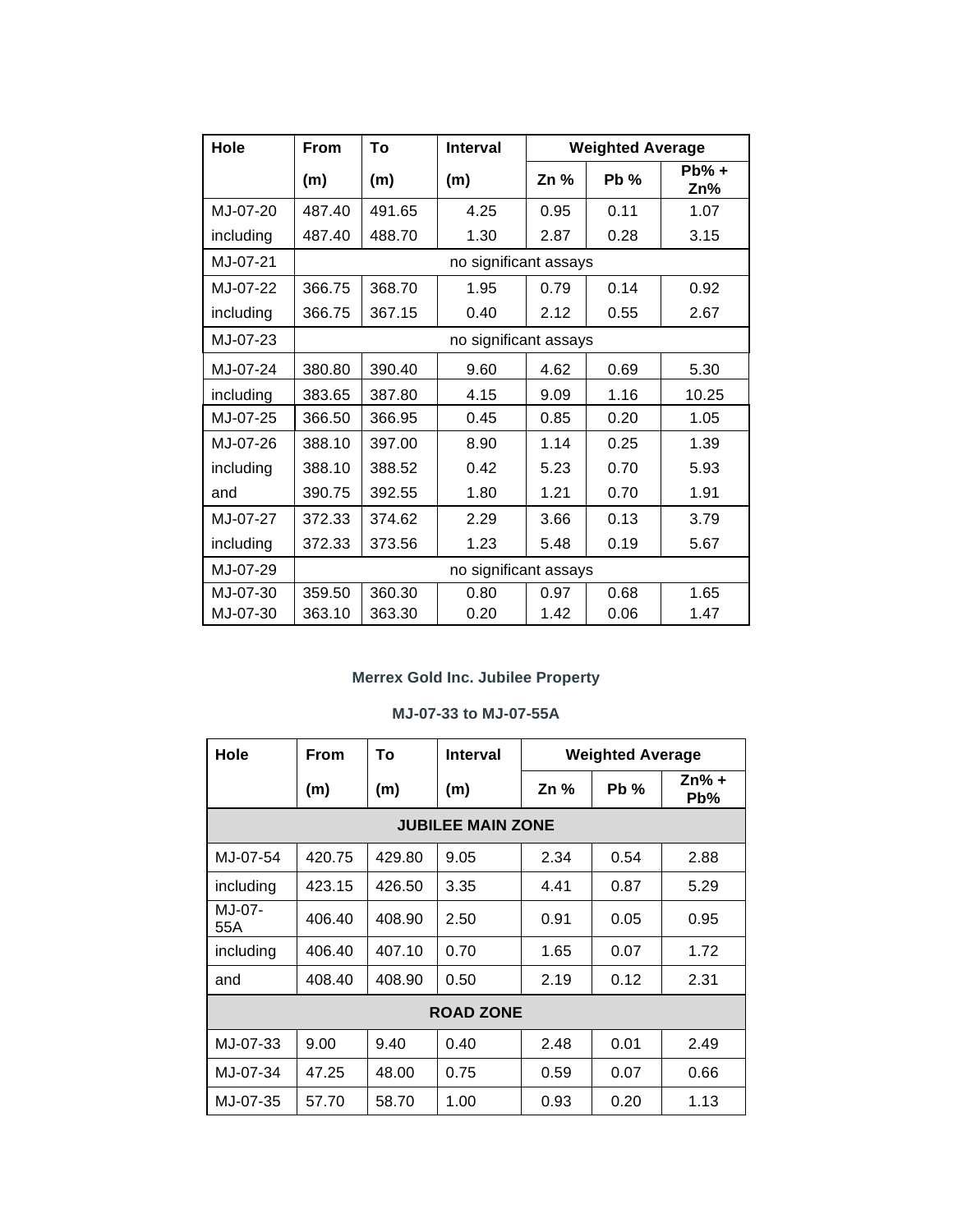| MJ-07-35      | 61.55 | 65.65  | 4.10 | 0.75 | 0.64 | 1.39 |
|---------------|-------|--------|------|------|------|------|
| MJ-07-36      | 78.60 | 83.00  | 4.40 | 0.80 | 0.02 | 0.82 |
| including     | 78.60 | 79.00  | 0.40 | 2.27 | 0.01 | 2.28 |
| and           | 81.30 | 82.00  | 0.70 | 2.31 | 0.01 | 2.32 |
| MJ-07-38      | 33.00 | 35.00  | 2.00 | 1.69 | 0.93 | 2.62 |
| MJ-07-38      | 36.00 | 38.40  | 2.40 | 0.95 | 0.17 | 1.12 |
| MJ-07-39      | 43.30 | 43.80  | 0.50 | 2.34 | 1.35 | 3.69 |
| MJ-07-<br>39A | 51.00 | 53.00  | 2.00 | 0.76 | 0.32 | 1.08 |
| MJ-07-42      | 78.10 | 78.85  | 0.75 | 0.50 | 0.02 | 0.51 |
| MJ-07-44      | 99.85 | 100.85 | 1.00 | 0.56 | 0.03 | 0.59 |
| MJ-07-45      | 81.40 | 83.00  | 1.60 | 0.50 | 0.11 | 0.61 |
| MJ-07-47      | 48.65 | 49.65  | 1.00 | 0.70 | 0.02 | 0.72 |
| MJ-07-47      | 52.20 | 53.20  | 1.00 | 1.47 | 0.01 | 1.48 |

### **Merrex Gold Inc. - Jubilee Property Assay Results Summary: MJ-08-56 to MJ-08-72**

| <b>Drill Hole</b> | <b>From</b> | To       | <b>Thickness</b> | <b>Weighted Average (%)</b> |           |         |
|-------------------|-------------|----------|------------------|-----------------------------|-----------|---------|
|                   | (metres)    | (metres) | (metres)         | Zn                          | <b>Pb</b> | $Zn+Pb$ |
| MJ-08-56          | 409.55      | 410.55   | 1.00             | 1.39                        | 0.03      | 1.42    |
| MJ-08-56          | 416.05      | 416.80   | 0.75             | 1.23                        | 0.04      | 1.27    |
| MJ-08-57          | 423.85      | 425.45   | 1.60             | 1.60                        | 0.07      | 1.67    |
| MJ-08-57          | 428.90      | 431.40   | 2.50             | 1.34                        | 0.08      | 1.42    |
| MJ-08-58          | 357.35      | 358.05   | 0.70             | 2.11                        | 0.38      | 2.49    |
| MJ-08-58          | 366.60      | 371.00   | 4.40             | 1.16                        | 0.18      | 1.34    |
| MJ-08-59          | 351.00      | 362.65   | 11.65            | 7.96                        | 3.32      | 11.29   |
| including         | 352.00      | 355.60   | 3.60             | 17.20                       | 4.60      | 21.81   |
| MJ-08-60A         | 344.75      | 355.05   | 10.30            | 1.79                        | 0.61      | 2.40    |
| including         | 344.75      | 348.35   | 3.60             | 2.74                        | 0.97      | 3.71    |
| MJ-08-61          | 342.50      | 343.20   | 0.70             | 8.32                        | 0.03      | 8.35    |
| MJ-08-61          | 348.10      | 348.60   | 0.50             | 2.62                        | 0.82      | 3.44    |
| MJ-08-62          | 348.00      | 349.00   | 1.00             | 3.05                        | 0.45      | 3.50    |
| MJ-08-62          | 352.40      | 360.00   | 7.60             | 1.52                        | 0.67      | 2.20    |
| including         | 352.40      | 353.40   | 1.00             | 3.02                        | 2.11      | 5.13    |
| MJ-08-63          | 323.00      | 325.00   | 2.00             | 0.99                        | 1.28      | 2.27    |
| MJ-08-64          | 325.70      | 326.70   | 1.00             | 1.83                        | 0.13      | 1.96    |
| MJ-08-65          | 318.80      | 320.60   | 1.80             | 0.88                        | 0.52      | 1.40    |
| MJ-08-66          | 306.65      | 307.15   | 0.50             | 0.34                        | 0.13      | 0.47    |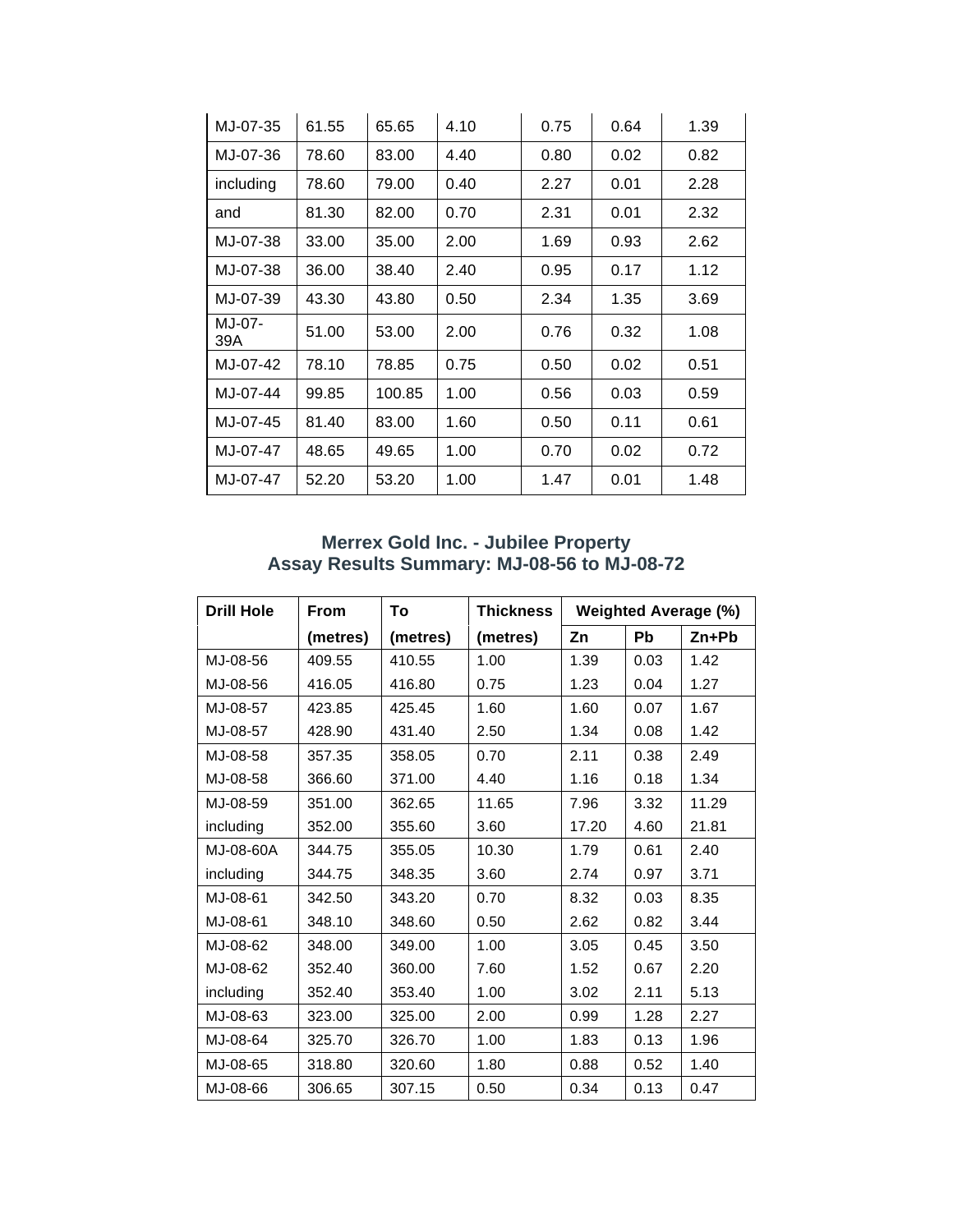| MJ-08-67  | 316.70 | 317.50 | 0.80 | 5.02 | 0.33 | 5.35 |
|-----------|--------|--------|------|------|------|------|
| MJ-08-67  | 320.45 | 323.40 | 2.95 | 0.92 | 0.18 | 1.11 |
| MJ-08-68  | 317.60 | 319.40 | 1.80 | 4.78 | 0.11 | 4.89 |
| MJ-08-69  | 322.05 | 325.95 | 3.90 | 2.48 | 0.06 | 2.54 |
| MJ-08-70A | 331.80 | 334.80 | 3.00 | 0.64 | 0.09 | 0.73 |
| MJ-08-71  | 332.10 | 333.00 | 0.90 | 0.56 | 0.11 | 0.67 |
| MJ-08-72  | 340.20 | 345.20 | 5.00 | 0.36 | 0.18 | 0.54 |